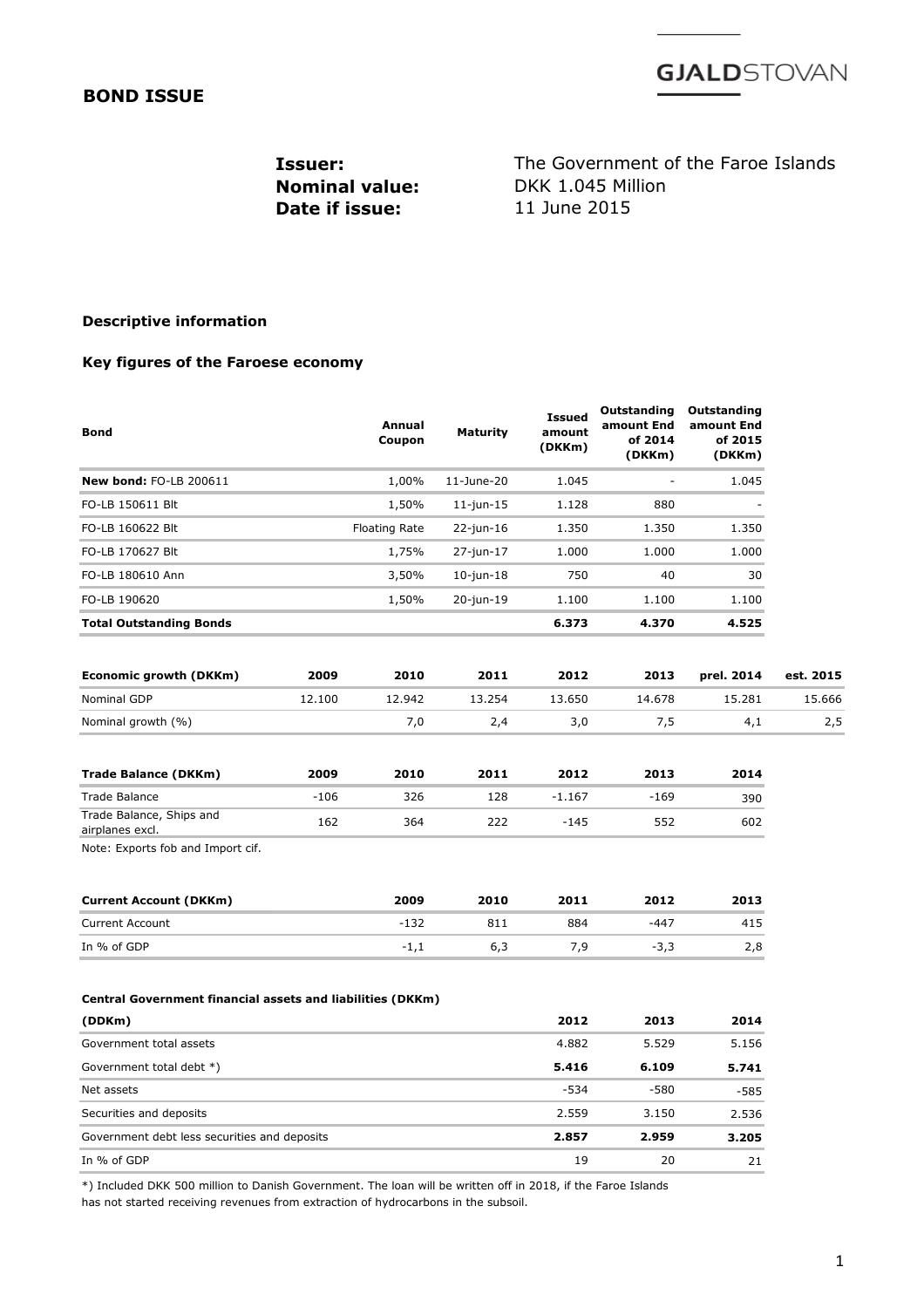# **GJALD**STOVAN

| <b>Central Government Accounts</b>             | <b>Realized</b> | Realized | Realized | <b>Realized</b> | <b>Budget</b> |
|------------------------------------------------|-----------------|----------|----------|-----------------|---------------|
| (DKKm)                                         | 2011            | 2012     | 2013     | 2014            | $2015^{2}$    |
| Taxes, direct                                  | 2.118           | 2.138    | 2.190    | 2.360           | 2.228         |
| Taxes, indirect                                | 1.792           | 1.853    | 1.829    | 2.043           | 2.150         |
| <b>Transfers from Denmark</b>                  | 658             | 660      | 665      | 671             | 676           |
| Sales of goods and services                    | 686             | 752      | 793      | 851             | 677           |
| Revenue from fees                              | 176             | 148      | 224      | 205             | 206           |
| Other                                          | 91              | 36       | 52       | 45              | 34            |
| Operating revenues, ex. interest               | 5.521           | 5.587    | 5.753    | 6.175           | 5.971         |
| Personel cost                                  | $-2.196$        | $-2.185$ | $-2.232$ | $-2.310$        | $-2.112$      |
| Transfers to individuals                       | $-1.534$        | $-1.562$ | $-1.594$ | $-1.623$        | $-1.677$      |
| Other transfers                                | $-398$          | $-343$   | $-389$   | $-422$          | -439          |
| Purchase of goods and services                 | $-1.275$        | $-1.330$ | $-1.367$ | $-1.403$        | $-1.203$      |
| Other expenses                                 | $-216$          | $-270$   | $-293$   | $-343$          | $-399$        |
| Operating expenses, ex. interest               | $-5.619$        | $-5.690$ | $-5.875$ | $-6.101$        | -5.830        |
| <b>Primary Operating Balance</b>               | -98             | -103     | -122     | 74              | 141           |
| Interest income and dividends                  | 155             | 142      | 94       | 146             | 107           |
| Interest expenses                              | $-176$          | $-179$   | $-137$   | $-117$          | $-115$        |
| <b>Operating Balance</b>                       | -119            | -140     | -165     | 103             | 133           |
| Sale of fixed assets                           | 2               | 2        | 13       | 11              | 92            |
| Sales of shares                                | 0               | 0        | 0        | 7               | 0             |
| Capital revenues from Denmark                  | 99              | 51       | 103      | 0               | $\Omega$      |
| Repayments of loans, domestic                  | 17              | 20       | 17       | 39              | 21            |
| Repayments of loans, Iceland                   | 0               | 300      | 0        | 0               | 0             |
| Abolishment of Landsbanki Føroya               | 0               | 0        | 164      | 0               | 0             |
| <b>Total capital revenues</b>                  | 118             | 373      | 297      | 57              | 113           |
| Construction of fixed capital                  | $-129$          | -173     | $-239$   | -351            | -326          |
| Acquisition of fixed capital                   | $-17$           | $-10$    | -33      | -9              | $-24$         |
| Injection of cap. into publ. Ltd.'s            | -97             | -51      | -83      | -17             | -8            |
| Net lending, domestic                          | -66             | $-32$    | -13      | $-20$           | -24           |
| Appropriations transferred from previous years |                 |          |          |                 | $-106$        |
| <b>Total capital expenses</b>                  | -309            | -266     | -368     | -397            | -488          |
| Financing surplus/deficit                      | -310            | -33      | -236     | -237            | -242          |
| Debt repayment                                 | -712            | $-1.220$ | -434     | $-1.512$        | -890          |
| Gross financing surplus/deficit                | -1.022          | $-1.253$ | -670     | -1.749          | -1.132        |
| New borrowing                                  | 1.350           | 1.128    | 1.000    | 1.100           | 1.045         |
| Net financing surplus/deficit                  | 328             | -125     | 330      | $-649$          | -87           |

1) Realized as April the 15th but unaudited

2) Fiscal Act as approved by the parliament in December 2014.